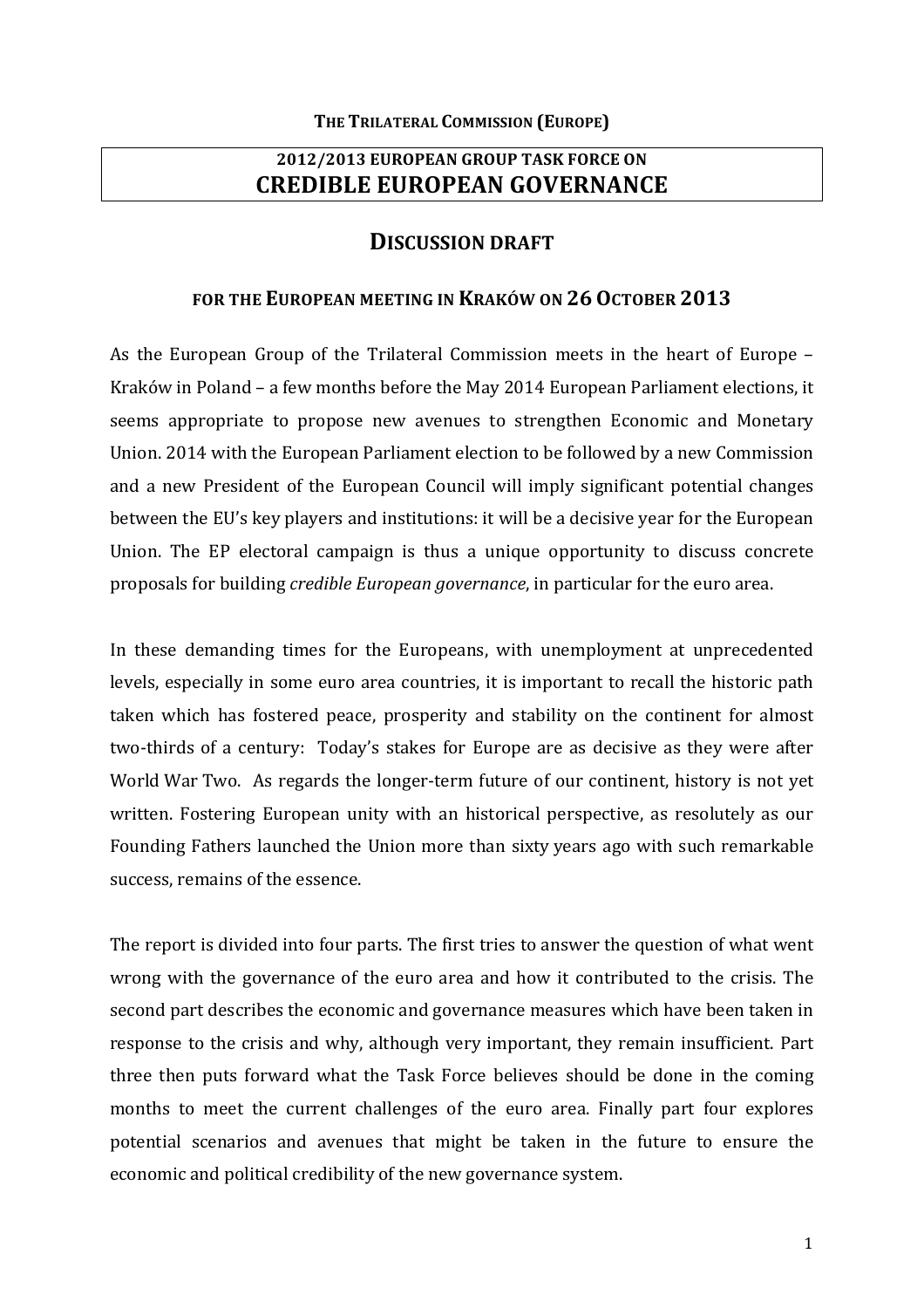# **I. WHAT WENT WRONG?**

In a nutshell, the combination of important socio-economic differences between countries and inadequate governance is what led to the crisis and has hampered its resolution since.

Two polar views remain prevalent. For some the system was fundamentally flawed from the start inasmuch as any monetary union requires a political union. The solution is thus "more Europe". For others the system was not fundamentally flawed. A monetary union can work among sovereign states provided commitments are respected which was not to be the case. Hence the need for a "*better* Europe". The challenge will be to explore ways combining "better" and "more" Europe.

Already well before the crisis, all EU countries were confronted with the necessity to adapt their economies (and their societies) to the realities of the  $21<sup>st</sup>$  century epitomized by globalization and the increasing prominence of the "emerging countries"; the ageing of their population and its effects on public finances; global environmental and natural resource constraints.

The three major advances in European integration of the last twenty years *– the Single Market, the euro and the Eastern enlargement* – should have helped EU countries to be better equipped to deal with the looming challenges. There was definitely some progress in some countries, but much less in others. The contrast is especially visible inside the euro area, where the combination of the Single Market with the single currency (and enlargement) has been an instrument for change in Germany and small Northern countries, but has had the opposite effect in the Southern countries that benefited from large capital inflows thanks to the euro (and also lost market share vis-à-vis the new Eastern EU members). As is often the case, France lies somewhere in-between the patterns of the North and of the South. This does not mean, however, that the euro has not generated important benefits for all.

Europe needs firstly to keep *perspective* and recall where it stood when it launched the Euro. Europe must also analyse carefully the *sources* of its competitiveness losses. The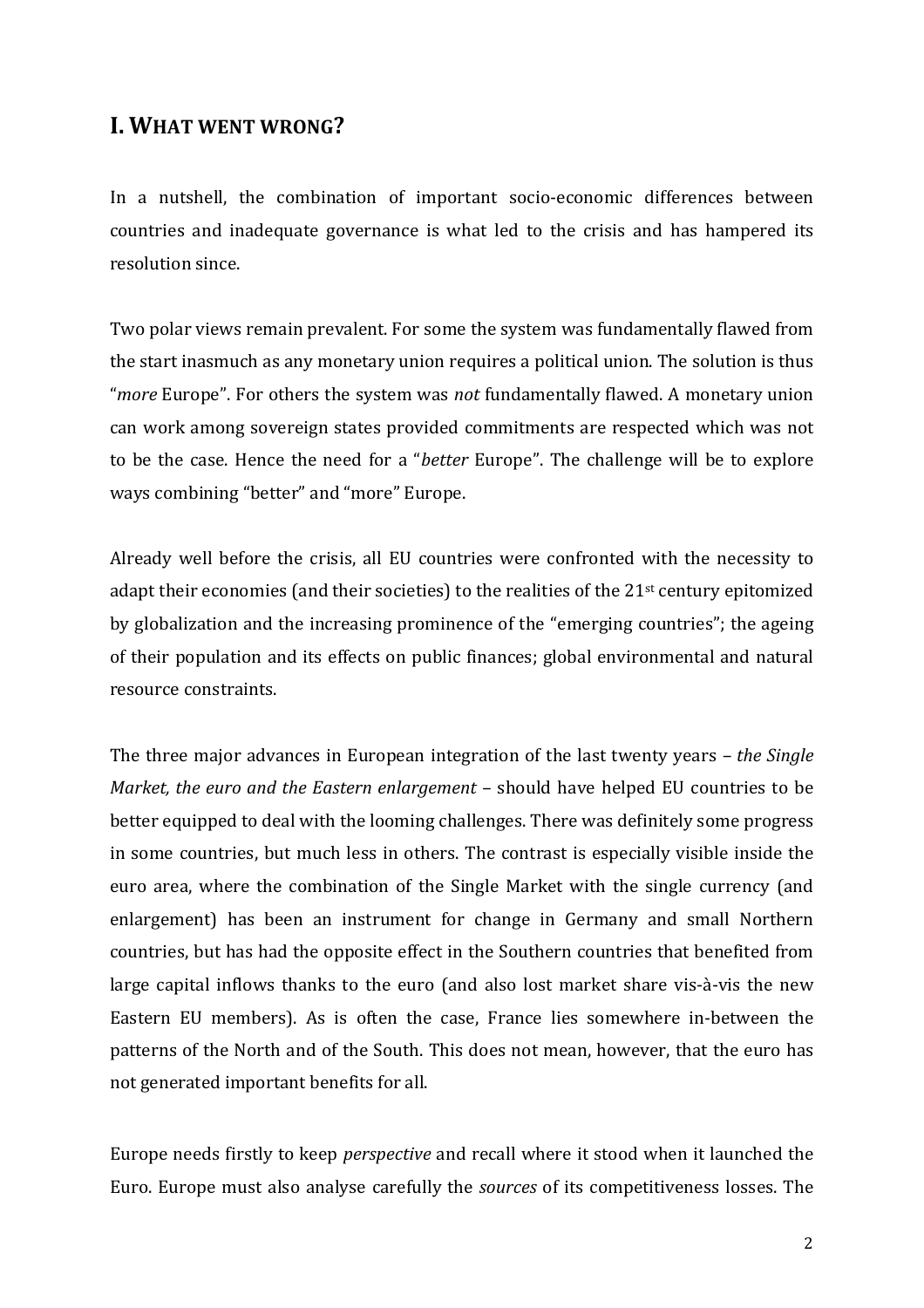root cause of the problem with the euro area lies in the combination of two incompatible factors: wide economic and institutional differences among its members as well as insufficient appreciation of the consequences for the governance of the euro area.

Looking at *wide economic and institutional differences among its members* it was clear at the start of the euro that there were two groups of countries: those that issued currencies having fully converged with the Deutsche Mark and the others. These two groups of countries featured substantially different socio-economic models that resulted in different macroeconomic policies and outcomes. As it turns out the countries outside the DM-zone, like Greece, Italy, Spain and Portugal, were also among those that were the keenest to join the euro. There was one central motivation for this, namely ensuring continued growth and convergence in living standards as well as having a stable currency. However there were probably two different views in these countries about how the euro could bring about this objective.

*First*, there were those who viewed the adoption of the euro as a means to modernize their countries' antiquated socio-economic models and establish a sustainable model capable of delivering higher incomes to their population in a world undergoing global transformations; in sum, relying on euro area governance to impose sound and wise macroeconomic policies. *Second*, there were those who simply equated the adoption of the euro with the living standards enjoyed by the countries in the core currencies group and were incapable of seeing that their living standards are the product of successful socio-economic institutions and productivity progress that take time and effort to put in place. Unfortunately the Maastricht convergence criteria did not help by forgetting any monitoring of the competitiveness indicators. Hence it was enough to reach certain macroeconomic outcomes to join the euro, even though such outcomes were clearly temporary and unsustainable in view of the underlying weak socio-economic structures.

While it was clear that such diversity meant that the euro area was far from being an optimum currency area (OCA), there was also insufficient appreciation of the consequences for the governance of the euro area.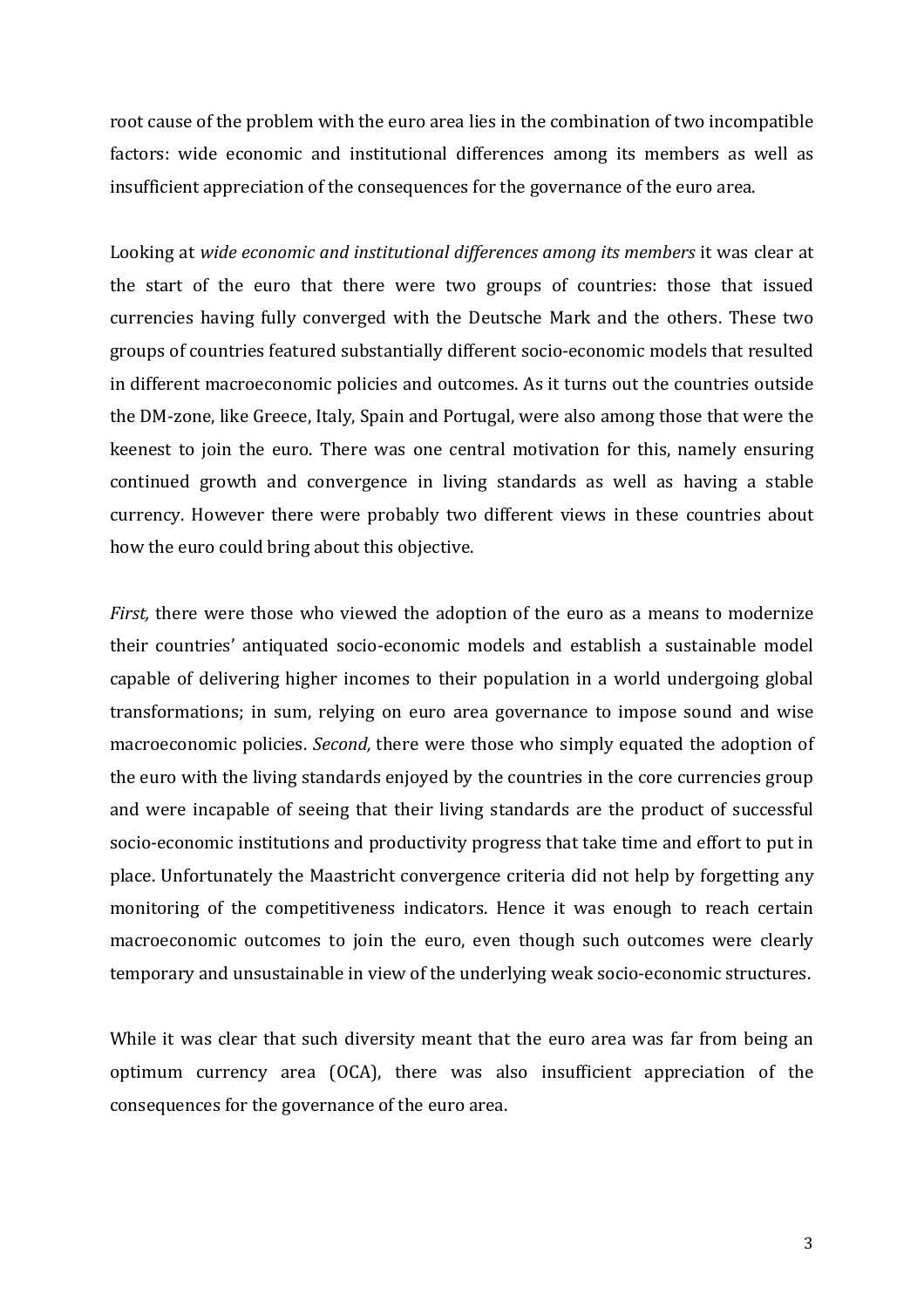Inevitably comparisons were made between the euro area and the United States, but the general feeling was and remains that economic diversity among euro members is no more prevalent than between US states, at least as far as inflation and GDP growth are concerned. But this misses the point of the OCA theory, which is that the loss of the exchange rate instrument may be problematic if the members of a monetary union are sufficiently different to suffer from asymmetric shocks and do not have sufficient stabilisation mechanisms. Even if one assumes that the likelihood of an asymmetric shock in the euro area was no greater than in the United States, it remains that the euro area was far less equipped than the US to accommodate such shock. First, markets are far more integrated and flexible in the US, and therefore better able to absorb shocks in the absence of the exchange rate instrument, than in the euro area. An obvious example in the US is its labour mobility within a common language area. Second, in contrast with the US, there is no "federal" fiscal stabilisation mechanism in the euro area. Third. last but not least, there is a full integration at the level of the federation of the financial sector.

The Stability and Growth Pact (SGP) can be viewed as an attempt to create a fiscal stabilisation mechanism in the euro area but it was very imperfect for several reasons. To start the Maastricht framework had no pillar to monitor the level of competitiveness between member countries, not to mention a totally weak sanctions regime and operational effectiveness with the compounding strong rebuttal of France and Germany under Italian EU presidency in 2003-2004.

Another reason is that the notion of "close to balance or in surplus" was never understood by politicians (perhaps with the exception of finance ministers) and the public, and therefore politically difficult to implement for the European authorities in charge of monitoring the application of the SGP. Yet another reason is that, as the cases of Ireland and Spain demonstrate, countries can suffer severe fiscal shocks even if they respect the SGP, which implies that *a European stabilisation mechanism* should have existed. Nonetheless it is likely that if the SGP had functioned according to the rules some of the current problems could have been avoided. That's certainly the case for Italy and Portugal, but also for Greece, where (despite the manipulation of statistics) what was actually known about the situation was sufficient to demand corrective action.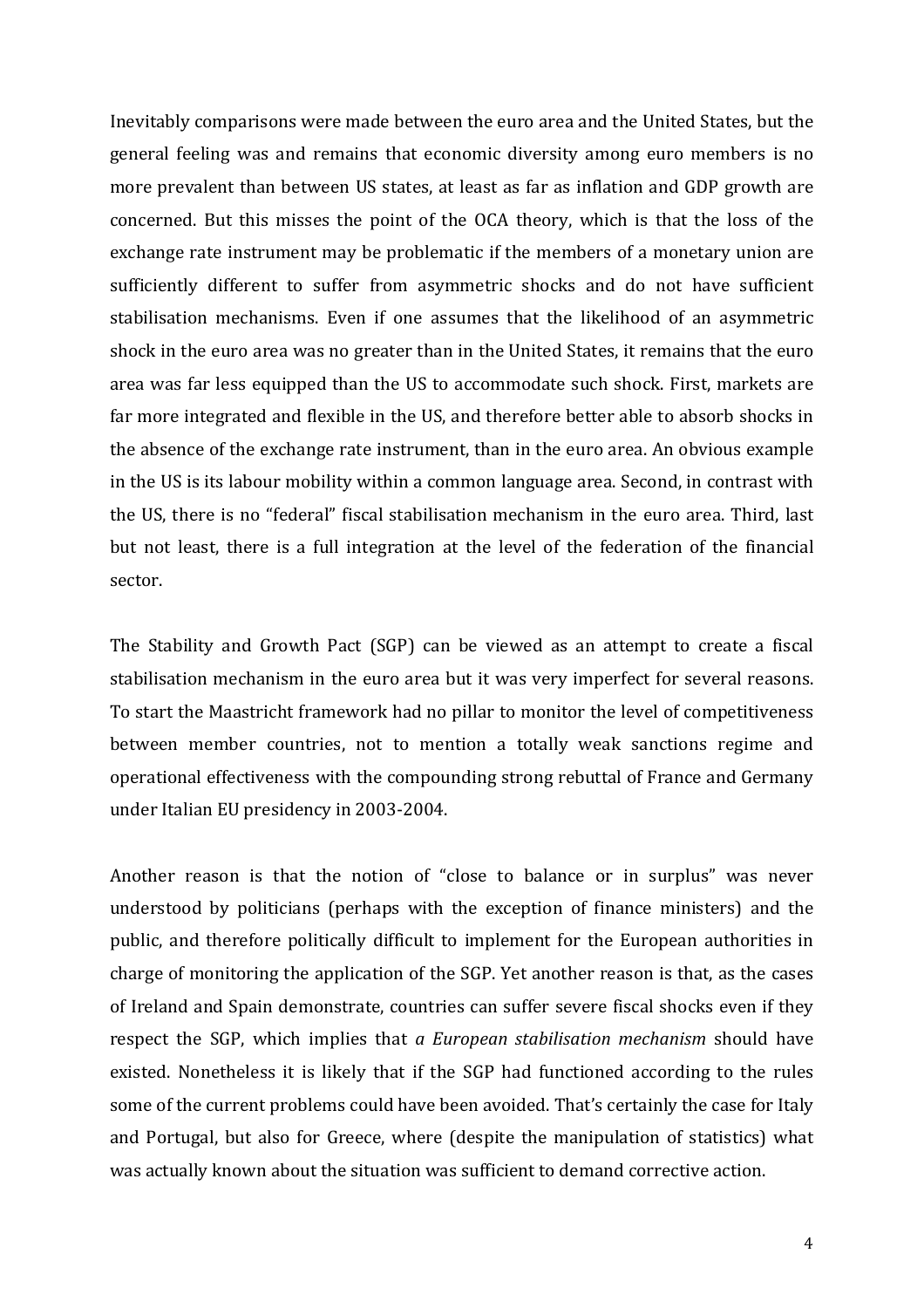The situation of Ireland and Spain, but also of other euro area countries that currently suffer from a combination of sovereign debt and banking crises, point to another deficiency in the governance of the euro area. The European monetary union was created at a time when financial crises were hardly on the radar screens of Central Banks or for that matter on the screen of the international community and the mainstream of economists. The result was that the creation of the European monetary union was not accompanied by the creation of a European *banking union*. When the financial crisis hit the United States and Europe in 2007 and 2008 the euro area was able to address its banking problems only at national level because of the absence of a European bank supervisor and a European resolution and deposit insurance mechanism. Had a European banking union existed at the time, the euro area would have been able to avoid the systemic risk associated with the negative feedback loop between the banks and their sovereigns that still prevails today.

Different initial conditions in the core and in the periphery are what led to the credit boom in the periphery financed by capital flows from the core, which led to increasing competitiveness problems within the euro area that were insufficiently monitored and even more difficult to counter. As a result, current-account balances and net foreign assets positions diverged to an unprecedented degree between the core (in surplus) and the periphery (in deficit). When the financial crisis came, private capital flows from the core to the periphery suddenly stopped leaving behind them a mountain of external (private and public) debt in the periphery owed to creditors in the core countries.

Instead of producing real convergence between the core and the periphery as was expected, the single currency area had in fact authorized the building up of economic and financial booms in a number of countries and added a new problem in the form of a debt mountain. The system had not only failed to prevent the problems from occurring, it was also unprepared to address them once the global financial crisis erupted and revealed in the open these weaknesses.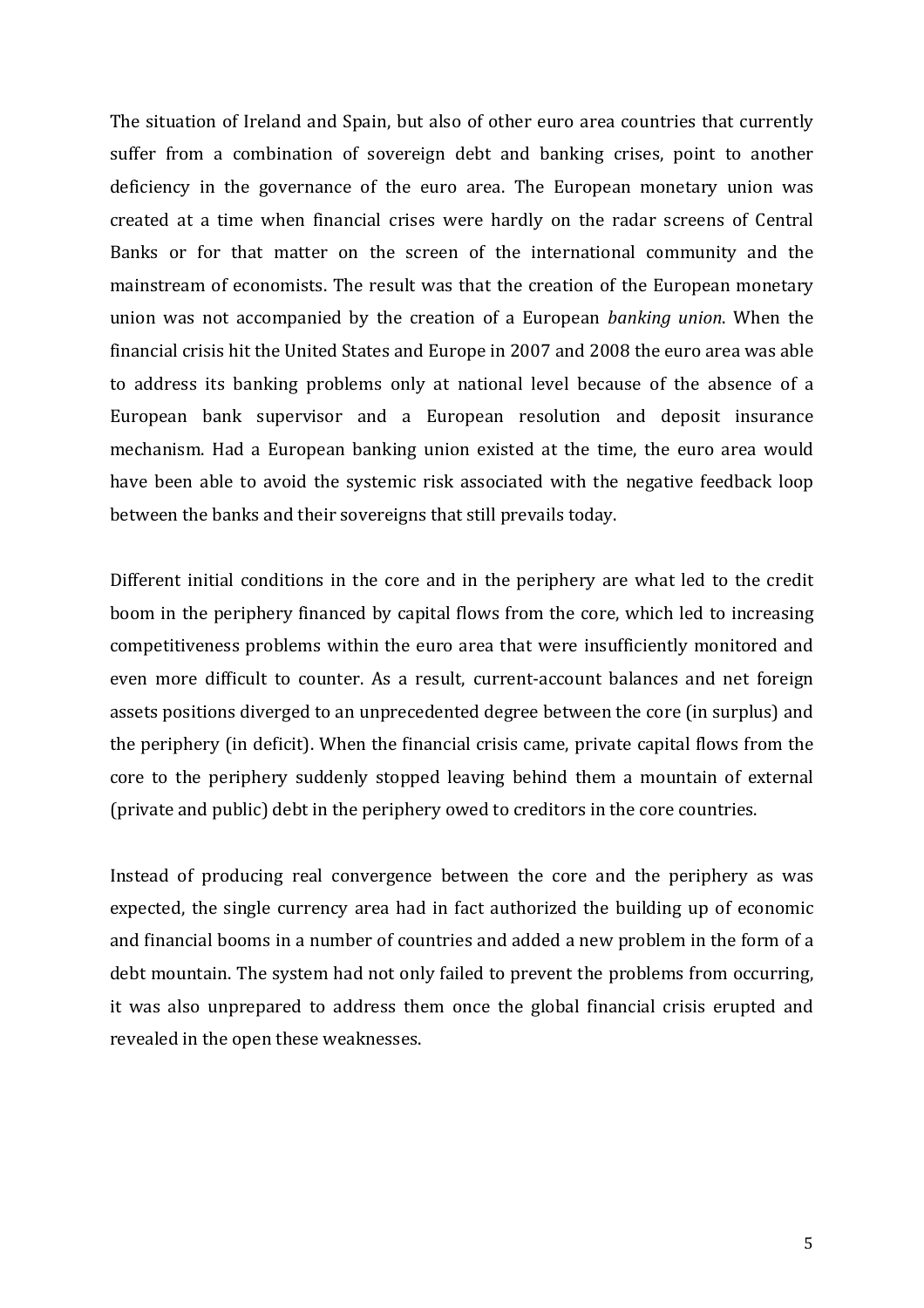# **II. WHAT HAS BEEN DONE TO MANAGE THE CRISIS**

Today, the debt crisis seems, at last and least, "under control".

It has been a long and painful journey since the crisis began in Greece in early 2010 and then spread to other peripheral countries. In the beginning the European authorities put in place a number of mechanisms to try and solve the crisis but the response, as the Managing Director of the IMF told European leaders in December 2010, was "piecemeal" and not adequate. What was needed, he argued, was a "comprehensive solution".

# **A. Measures taken on the institutional front**

In February 2011, there was a first attempt to sketch out what such a comprehensive solution should look like. "A Comprehensive Approach to the Euro-Area Debt Crisis"<sup>1</sup> proposed a three-pronged strategy aimed at restoring banking-sector soundness, restoring sovereign debt sustainability and fostering growth and competitiveness. Unfortunately the response by European leaders remained for a while reactive and piecemeal instead of pro-active and comprehensive. As a result, the public in general and markets in particular stayed unconvinced that Europe had sufficient understanding of the problem at hand and the political determination to resolve it.

The turnaround came in the summer of 2012 with three closely related initiatives, taking place at a moment when the adjustment of macro policies in the countries concerned started to be visible, in particular as regards the diminishing of current account deficits.

First came the June summit where President Van Rompuy presented his *"Towards a Genuine Economic and Monetary Union*<sup>"2</sup> prepared in close cooperation with the presidents of the European Commission, the Eurogroup and the European Central Bank. They insisted that the resolution of the crisis demanded not only immediate action on

 

<sup>&</sup>lt;sup>1</sup> Darvas, Pisani-Ferry and Sapir (2011)<br><sup>2</sup> http://www.consilium.europa.eu/uedocs/cms\_data/docs/pressdata/en/ec/131201.pdf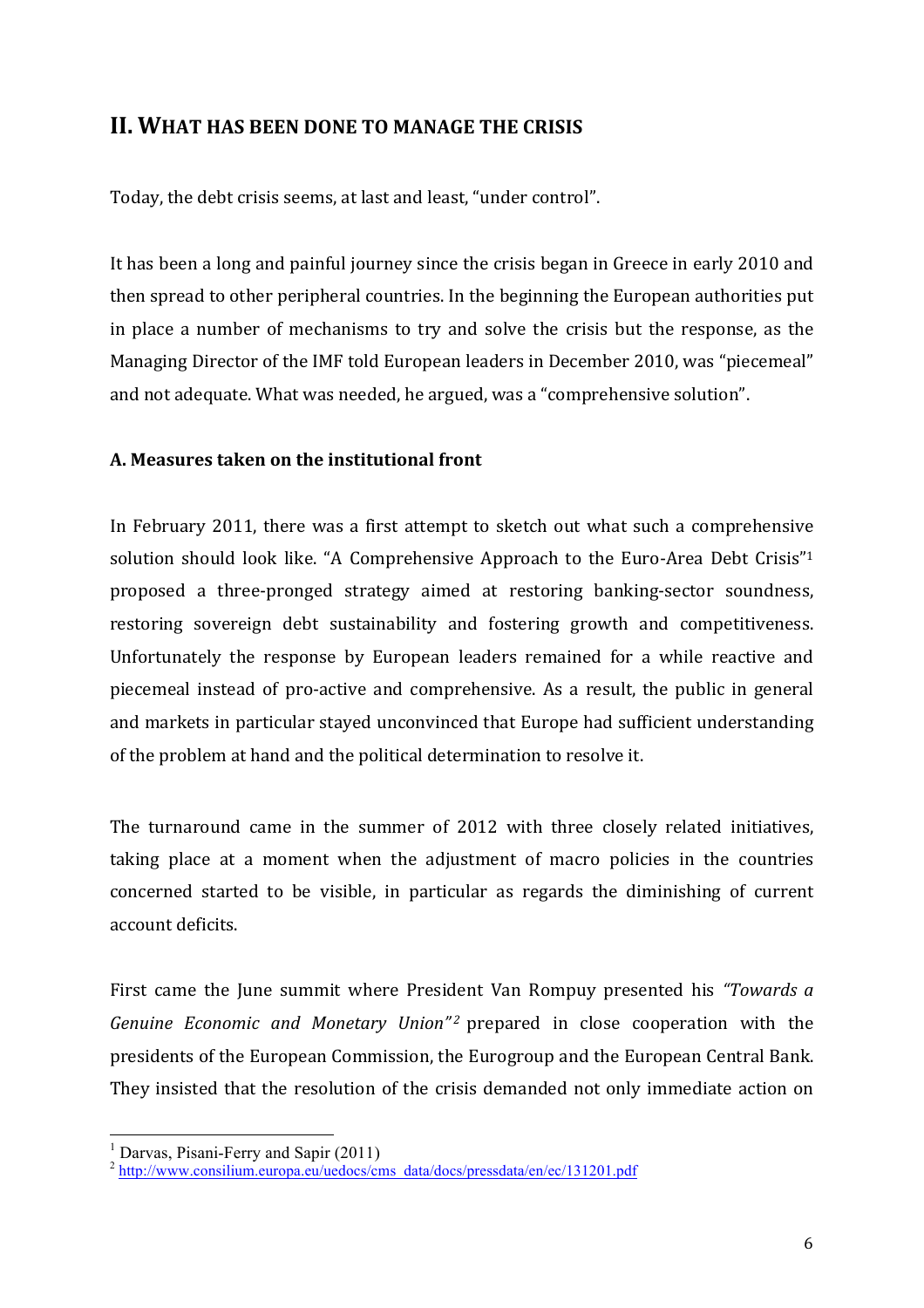three fronts – economic, financial and fiscal – but also a longer term "vision for a stable and prosperous EMU" based on four building blocks or "four unions".

These four elements comprise, to start with, an *integrated economic policy framework* -the "economic union" -- which has sufficient mechanisms to ensure that national and European policies are in place that promote sustainable growth, employment and competitiveness. An *integrated financial framework* -- the "banking union" – is also required to ensure financial stability, as well as an *integrated budgetary framework* -- the "fiscal union" -- to ensure sound fiscal policy-making at the national and European levels. Last but not the least, a *framework for democratic legitimacy and accountability of decision-making* -- the "political union" -- will need to be designed for a joint exercise of sovereignty of common policies and solidarity within the EMU in the fields of economic, financial and fiscal policies.

However, the tighter and more radical are the measures taken in the three aforementioned economic, banking and fiscal unions, the greater will become the political issue for each. Hence, "politics" necessarily raises its head when addressing these specific unions. A "political union" is not the outcome of these three unions: it is already prevalent in each stage. Setting up a banking and fiscal union imply addressing concomitantly high politics which must be addressed in parallel and not sequentially.

Although they did not explicitly endorse the report (which was only the first in a process that continued with a second report issued by President Van Rompuy in December 2012 and was to culminate with a final report in June 2013), European leaders took an important step forward by supporting the creation of a Single Supervisory Mechanism (SSM) as a first stage towards a full banking union.

The second initiative was the confirmation by Germany that the *European Stability Mechanism* (*ESM*) could purchase Treasuries with appropriate conditionality and the visit by Chancellor Merkel to Athens in September 2012 underlining Germany's political determination to preserve the integrity of the euro area.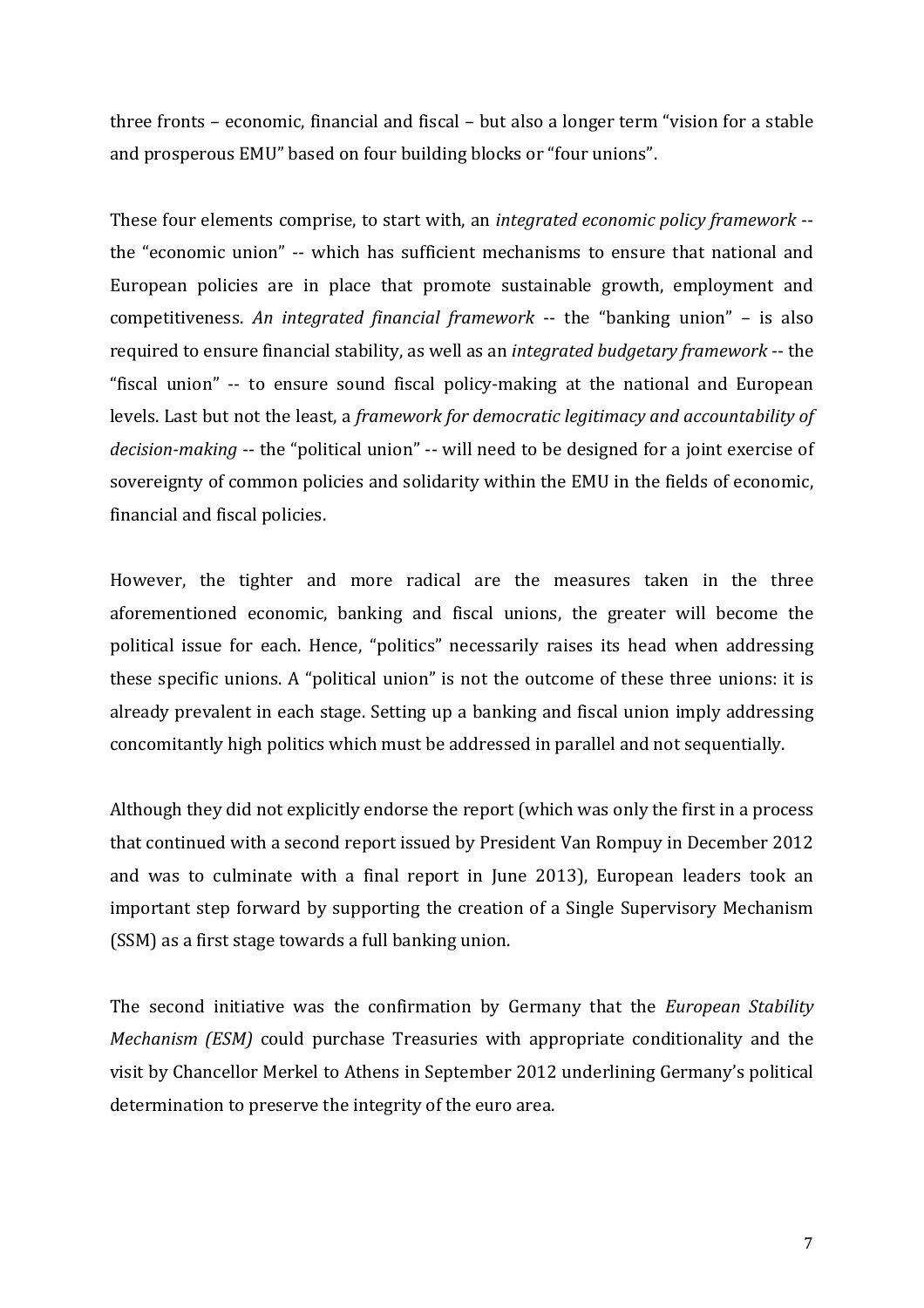The third initiative was the declaration by President Draghi in July 2012 that the *European Central Bank* would do *"whatever it takes within the context of our mandate"* to preserve the euro. This initiative was credible because the ECB had already twice (in May 2010 for Greece, Ireland and Portugal, and in August 2011 for Italy and Spain) purchased Treasuries to counter disruptive forces. This was translated by the ECB decision to create temporarily an Outright Monetary Transactions (OMT) programme in September 2012.

Taken together these three initiatives constitute decisive steps towards the comprehensive solution that was needed and have clearly been welcomed as such by market operators.

#### **B.** Measures taken on the economic front

Prior to the crisis, they were important divergences in competitiveness and a huge builtup of external imbalances between the core and the periphery. Since the start of the crisis and especially since the introduction of the Troika programmes, peripheral debtor countries have improved their competitiveness position and reduced their external imbalances.

*Competitiveness* remains central when addressing Europe's flaws and requires a longterm perspective – coherence and perseverance -- in order to allow for political reform to be acceptable to both a wary public opinion and to maintaining credit worthiness in the financial markets. *Convergence* of European economies – whilst respecting the overall guiding principle of subsidiarity  $-$  is equally critical.

But *responsibilities* need to be shared between both creditor and debtor countries when searching for euro area solutions. Not only because all countries in the Eurogroup -including the core countries  $-$  proved incapable or unwilling to apply the existing governance  $(SGP)$  but also because they benefitted from the existence of the single currency area guaranteeing them absence of exchange rate risk in the euro area. Germany in particular  $-$  but not only Germany  $-$  is a case in point.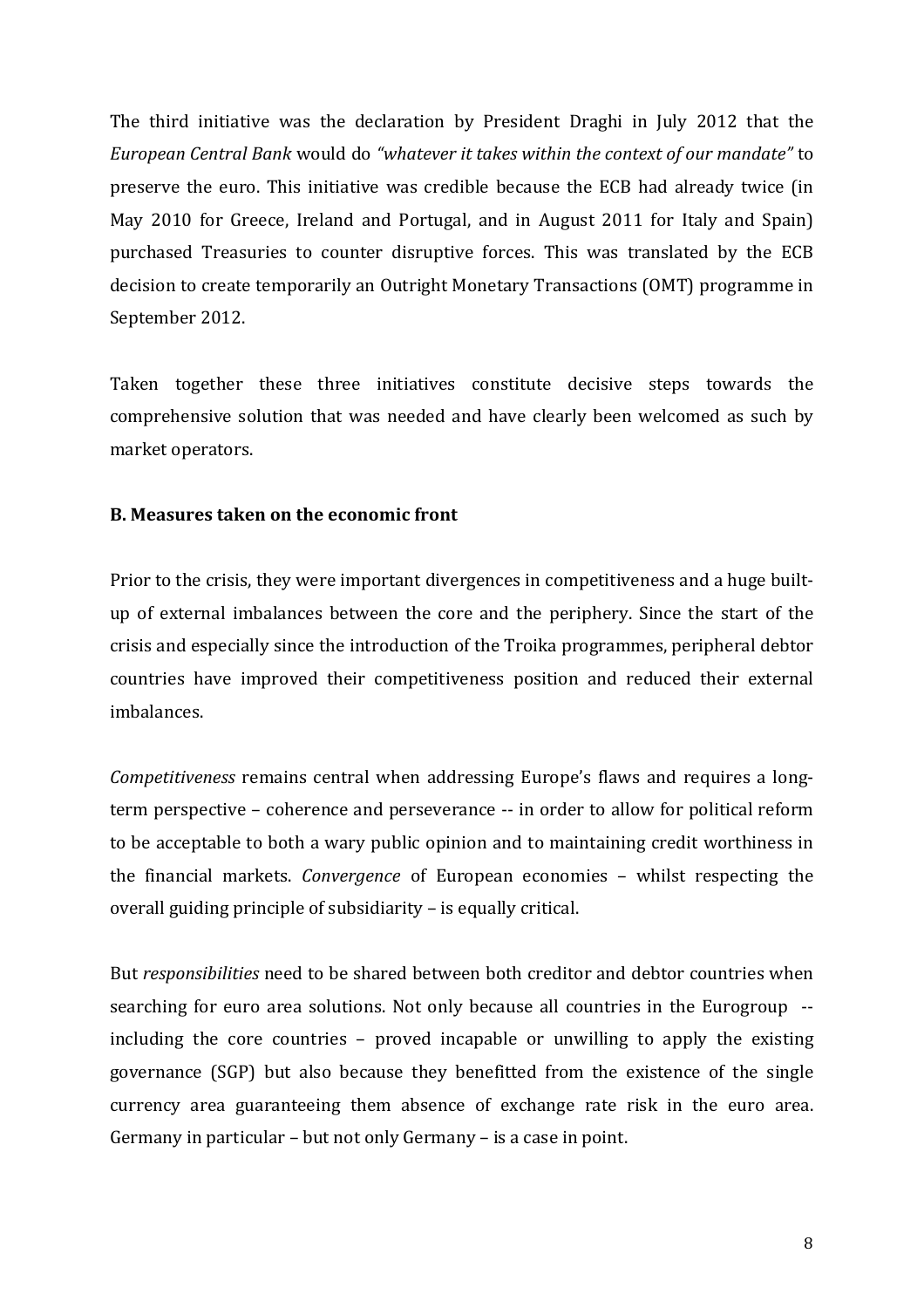Imbalances in the euro area between surplus and deficit countries must therefore be addressed inasmuch as the burden of adjustment is borne exclusively by the deficit countries in the periphery. A degree of symmetry in the adjustment mechanism must be sought with the surplus countries also taking their part of responsibilities in correcting external imbalances.

Growing problems of *EU* fragmentation and renationalization of minds and markets must be recognized, also within the economies of the euro area including the divisive issue of "larger v. smaller countries", "Northern v. Southern" countries or - better worded -between "creditor y. debtor" countries or "open and closed" economies: this centrifugal trend must be arrested or, at the very least, mastered.

## **C. Remaining challenges**

Today the challenges that existed before the crisis are still present - the long shadow of Lehman Brothers, five years on, still lingers over all advanced economies including European economies -- but they have become both more acute and more difficult to handle, especially in the peripheral countries that have accumulated large external debts. In the core euro area countries the situation is somewhat better but the difficulties in the euro area also add to their problems. The result is that the single currency area (and also the EU) is blamed not only for its own deficiencies but also for the difficulties member countries are experiencing in adapting to the realities of the current world, which all advanced economies are called to do. For a significant part of public opinion, the Euro (and also to some extent the EU) has become part of the problem rather than of the solution. This is part of the debate on the occasion of the forthcoming European Parliament elections.

Yet, two big questions remain. One concerns *the implementation*, in the short- to medium-term, of decisions which have already been taken and which are absolutely necessary to come out of the crisis. The matter is essentially one of having countries in the euro area put order in their own house, but with the support on common mechanisms. There should be nothing here that requires treaty changes, though some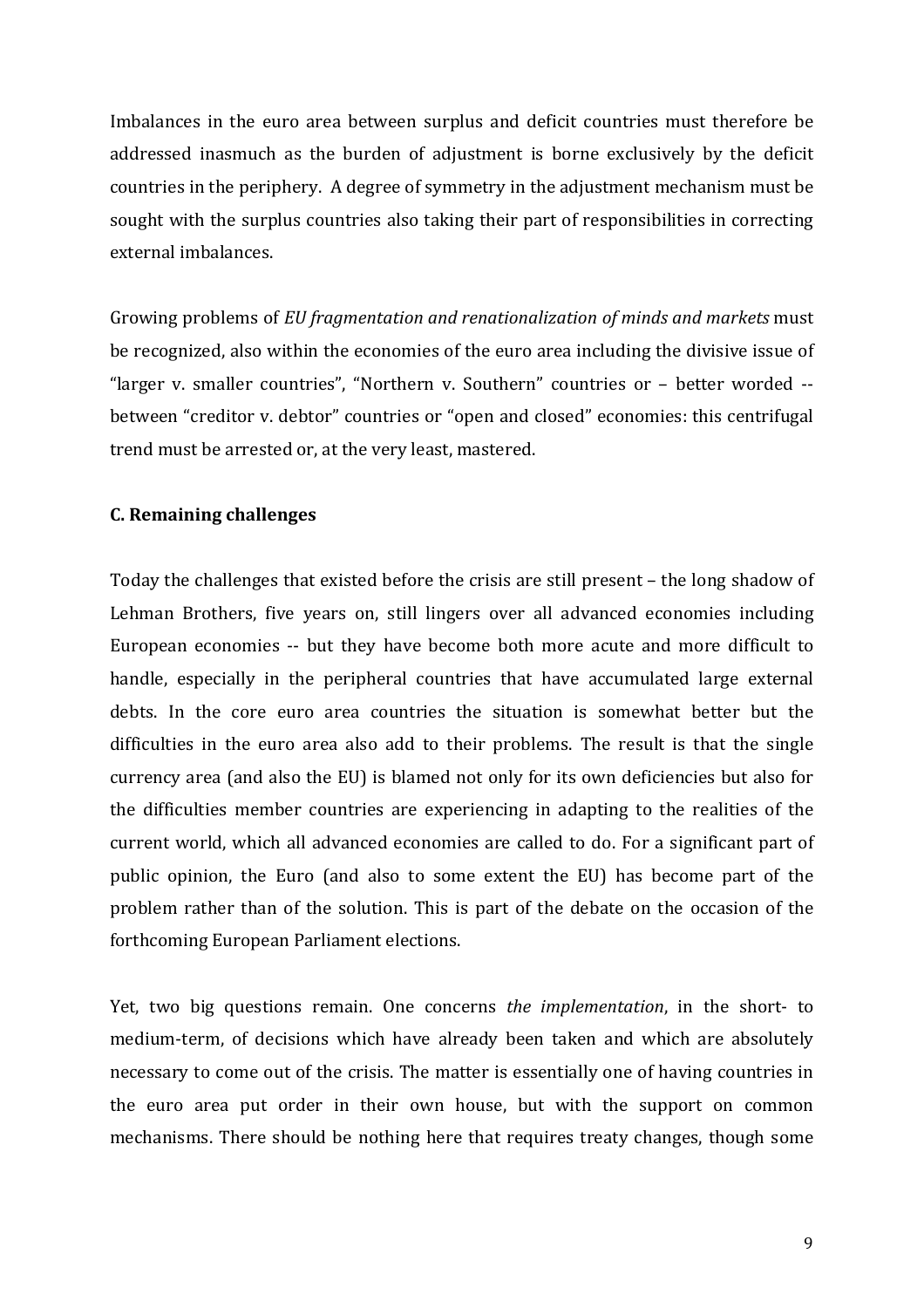matters may challenge the limit of what is legally permissible and politically desirable under current arrangements.

The other question concerns the precise *shape and ambition of the banking union*, the fiscal union, the economic union and the political union that are necessary to ensure the long-term sustainability of EMU. Here the issue is about the construction of a common EMU house, but where each country retains important responsibilities. In all likelihood such construction, whatever its precise shape and ambition, would require a new treaty to give it both legal certainty and political legitimacy.

Clearly these two questions and their respective time horizons are closely intertwined. Without a durable solution to the crisis in the medium-term, there can be no common vision for the long-term. Conversely without a shared vision of what constitutes a "genuine EMU" in the long-term there can be no sustainable solution to the current crisis and its legacy problems.

The crisis can be surmounted if *trust* can be re-established through concrete short- and medium-term corrective measures and if there is the will to stay together based on a common long-term vision. *This entails a new commitment between the countries and the citizens of the euro area*, a commitment to abide by agreed rules -- including on the full implementation of decisions taken in common -- and to share sovereignty and responsibility whilst proposing various future avenues to the citizens of Europe.

# **III. WHAT SHOULD BE UNDERTAKEN IN THE COMING PERIOD**

Previously raised expectations of a substantial concrete push forward on some of the most contentious issues related to building a GEMU have not entirely been met so far although EU leaders did signal recently their will to continue looking at "indicators and policy areas to be taken into account in the framework of a strengthened economic policy coordination" in October 2013, with "decisions" to be taken in December.

The Iune 2013 European Council recommendations to the euro area recognise a number of fiscal and macro-structural challenges, but do not fully exploit the options made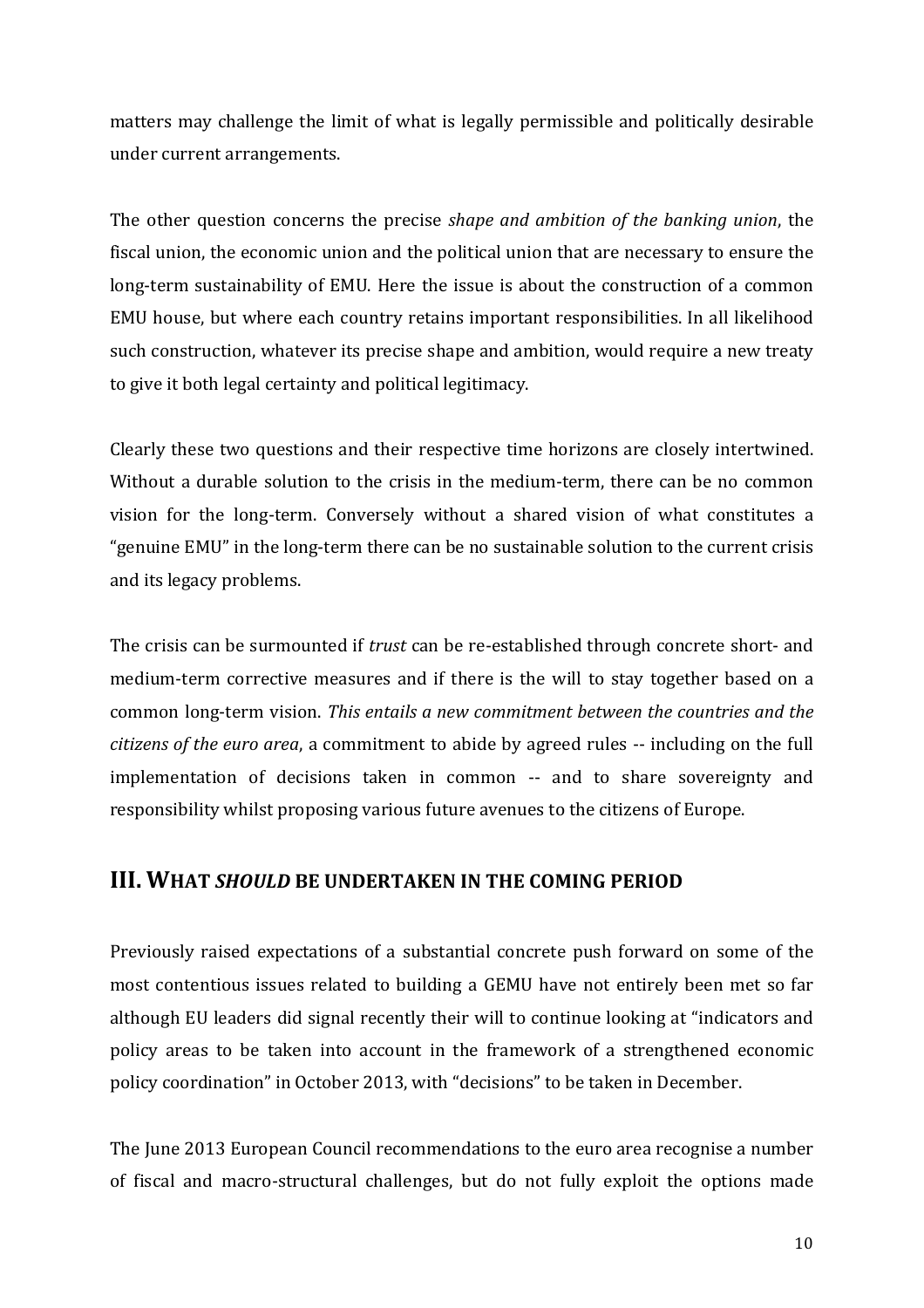possible by the European economic governance framework within the mechanism of the "European Semester" including on labour market reform and fiscal governance. There are particular problems with the Council's suggestions for the euro area as whole, which are not (or not adequately) reflected by the country-specific recommendations. It remains hence unclear who will implement euro-area recommendations. A major drawback is that the Council recommendations do not give sufficient importance to symmetric intra-euro area adjustments. Also, reference to the euro area's "aggregate fiscal stance" seems rhetorical inasmuch as it is not defined and each country is advised to implement its own fiscal strategy without regard to its impact on other countries in the euro area. Last but not the least, insufficient attention is paid to demand management. 

# There are three priorities for the euro area countries corresponding to the **economic, banking and fiscal pillars.**

• Firstly, *economic competitiveness must be restored*. Preserving cohesion of economic competitiveness inside the euro area is the first major task. The new *Macroeconomic Imbalance Procedure (MIP)* is fundamental and must be focused primarily on competitiveness in traded *and* non-traded sectors. It is this surveillance framework which will help ensuring that the single "nominal" currency area remains permanently close to a single "real" currency area.

The European Commission's Macroeconomic Imbalance Procedure (MIP) needs however to be complemented by *national* procedures to monitor competitiveness in both the traded and non-traded areas of economic activity. More flexibility and more mobility are required in Europe and especially inside the EMU. For this purpose both European and national instruments must be fully mobilized.

At the *European level*, the *Single Market* must be fully implemented at the service of both Europe's economy *and* its society as clearly reflected in Mario Monti's  $2010$  Report<sup>3</sup> to the President of the European Commission. The total

<u> 1989 - Johann Stein, marwolaethau a bh</u>

<sup>&</sup>lt;sup>3</sup> A New Strategy for the Single Market at the Service of Europe's Economy and Society, 9 May 2010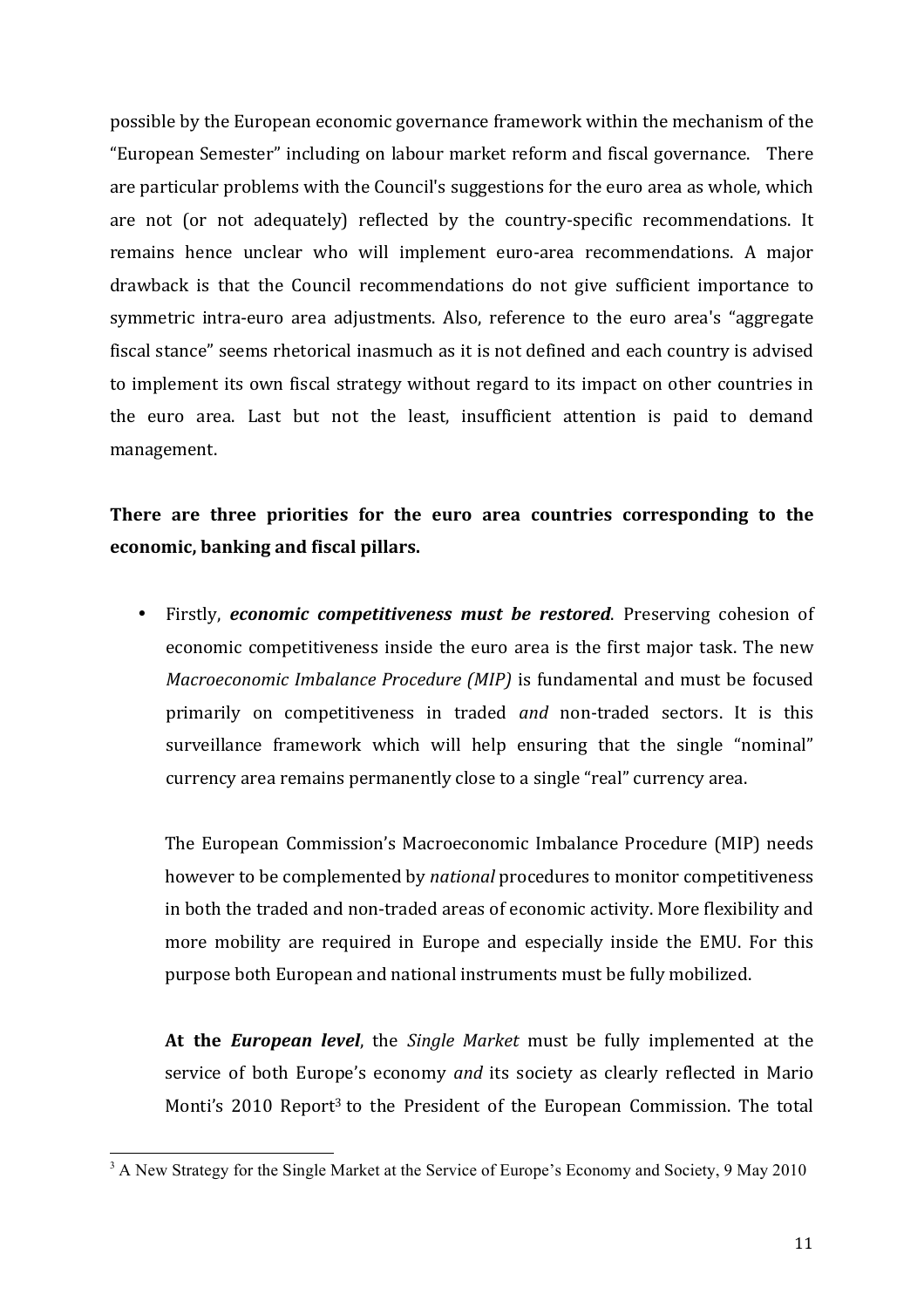absence of official member states' reactions to his report is a sad reality that must be remedied.

Thus, the necessary strengthening of the euro area cannot and must not come at the expense of the single market. On the contrary, strengthening the euro area and the single market must be viewed as complementary.

When talking about the "European Union", we must also be precise and distinguish between the EU 28 member countries and those that have adopted the Euro as their common currency, the  $17$  – next January to be  $18 -$  "euro area" countries to include also those destined by Treaty to join and often labelled as the " $pre-ins$ ". On-going structural reforms of the economy apply obviously to all 28 EU member countries  $-$  a responsibility resting first and foremost at the national level -- but it is within the smaller but enhanced and ambitious core grouping of the 17 euro area countries that the economic and budgetary "governance challenge" has to be met and where dramatic measures to overcome the crisis have been taken since the start of the crisis.

Last but not the least, the *structural reforms* proposed to enhance Europe's competitiveness in the "Europe 2020" Agenda must not meet with the same fate as was the "Lisbon Agenda": this time around, it must be fully respected and implemented. 

**Turning to the** *national level*, the "subsidiarity principle" should therefore be the guiding principle defined in the Treaty as "In areas which do not fall within its exclusive competence, the Union shall act only if and in so far as the objectives of the proposed action cannot be sufficiently achieved by the Member States, either at central level or at regional and local level, but can rather, by reason of the scale or effects of the proposed action, be better achieved at Union level." But EU rules are not sufficient. National competition authorities must also ensure greater competition especially in the non-traded activities.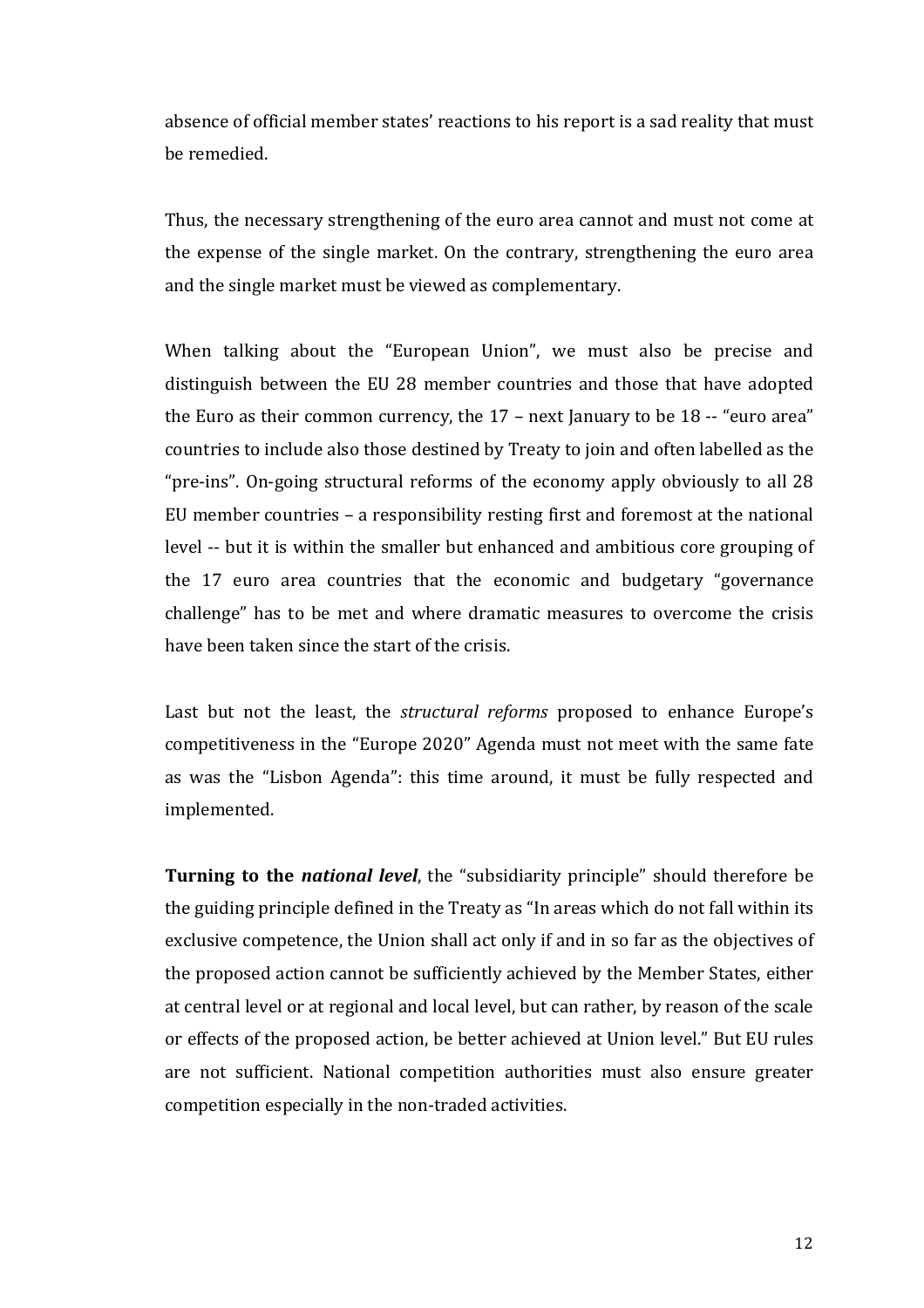Chancellor Merkel underlined that "If Europe today accounts for just over 7% of the world's population, produces around  $25%$  of global GDP and has to finance 50% of global social spending, then it's obvious that it will have to work very hard to maintain its prosperity and way of life." This being the case, urgency is required in reforming the social models in Europe. Many ideas have been tabled and some are implemented in certain member countries of the Union. "Flexicurity" comes to mind -- an integrated strategy for enhancing, at the same time, flexibility and security in the labour market reconciling employers' need for a flexible workforce with workers' need for security. When addressing *competitiveness* of Europe's economy, improving the workings of the *welfare state* must remain central lest trust be lost with its citizens.

• Secondly, *financial stability must be ensured*. Any economic union in the making must rely on a stable financial footing. The current setting-up of a *Banking Union* is an important first step in this direction. With the European economy so dependent on bank credit, the priority remains to solve the banking sector's problems.

The Council and the European Parliament have now agreed last December to set up a Single Supervisory Mechanism (SSM) which will be operational in late 2014 or early 2015. The Commission has put forward a legislative proposal for a *Single Resolution Mechanism* (SRM) which constitutes the next immediate and very important work in progress.

The first task of the ECB as part of the Single Supervisory Mechanism will be to conduct an Asset Quality Review of the banks that will come under its direct supervision. This should be a tough assessment of the assets held by banks. Based on this review, viable banks should be recapitalised from private sources. Public recapitalisation should be the exception and should not amount to bail-outs of shareholders or bank management.

One idea for the recapitalisation of banks in countries with no fiscal space could be to use more forcefully and effectively the current ESM, although keeping in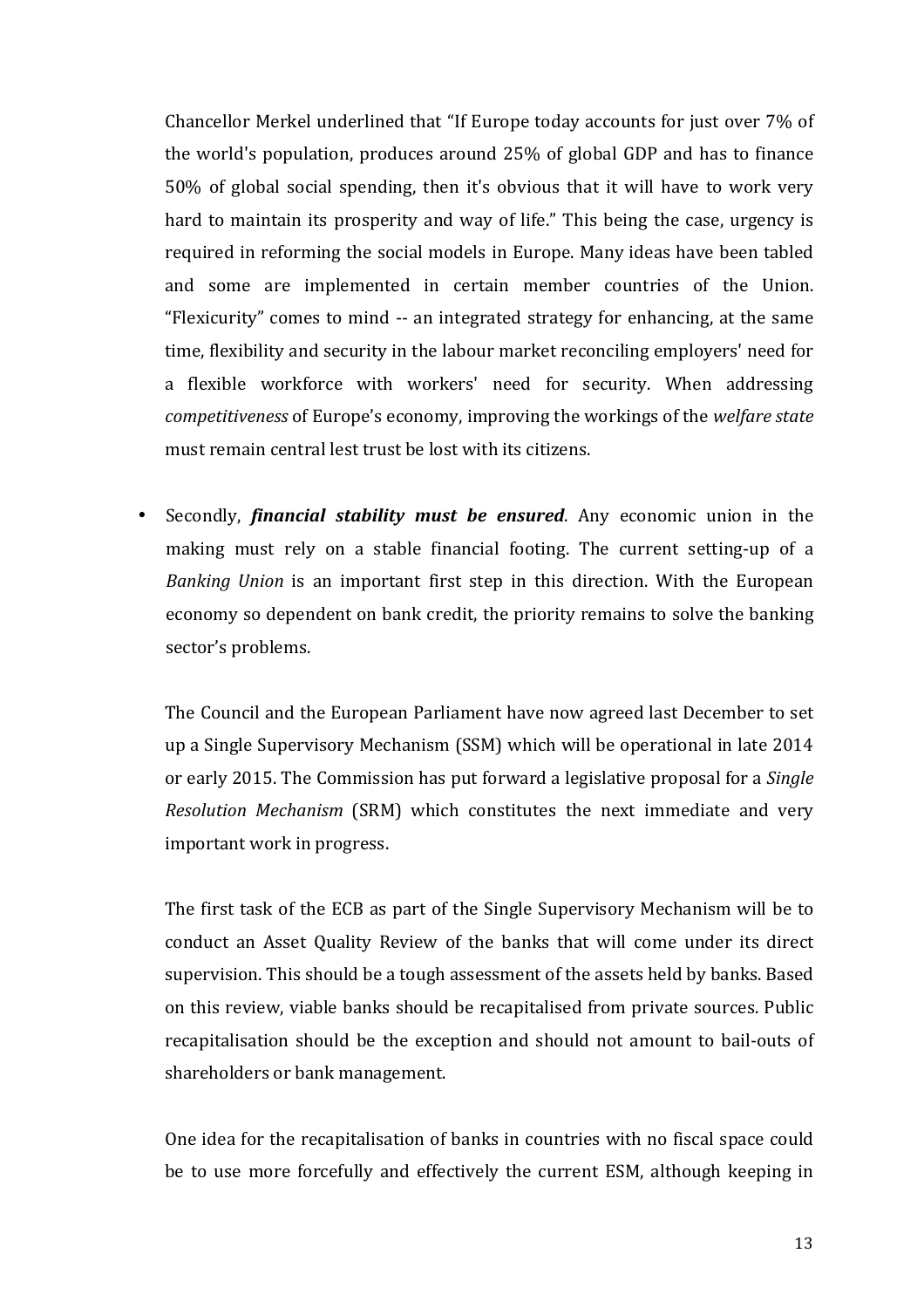mind the legacy problems which, if handled solely within the ESM, would destroy the mechanism. The Eurogroup meeting in June 2013 showed a way forward whereby the ESM would be able to recapitalise banks in ESM member countries in which a government "is unable to provide financial assistance to the institutions in full without very adverse effects on its own fiscal sustainability". Currently, the ESM funds are not very active with a calmer situation on the sovereign debt markets. Room for manoeuvre is available to reinforce the capital of these banks, notably after coming serious stress tests.

Thirdly, **budgetary stability is required**. This budgetary stability – the fiscal union  $-$  is the third pillar on which the euro area must rely to overcome the current challenges. A raft of legislative measures was taken to reform the Stability and Growth pact (SGP) and to introduce new macroeconomic surveillance designed to address the weaknesses revealed by the economic and financial crisis. In proposing the setting-up up of a true "fiscal union", the Commission had prepared in November 2012 "A blueprint for a deep and genuine economic and monetary union"<sup>4</sup>.

Making the economic and fiscal pillars work will require a combination of "rules and discretion". Rules are essential in a monetary union, but two pitfalls must be avoided: too much rigidity and too much flexibility. Finding the proper balance between rules and discretion should be the role of a strong and credible Commission whose expertise and impartiality is recognized by all parties with democratic legitimacy at the core. An independent and strong European Commission in charge of undertaking "ruthless truthtelling" is a must. But the latter institution is in the urgent need of regaining its moral authority based on expert analysis with the capacity and courage to tell the truth. Surveillance includes "naming and shaming", relevant also for preventing crises, which incidentally highlights also EU's diversity, as such a source of richness, but which carries inherent limitations: too great a diversity in certain areas will lead to a weakening or even disruption of the euro area project. Best practices should also be sought but not at the lowest common level! Past "cosiness" -- too much "politeness" in the words of Mario Monti -- with leaders clubbing within the Council must be avoided.

<u> 1989 - Johann Stein, marwolaethau a bh</u>

<sup>4</sup> Brussels, 30.11.2012 COM (2012) 777 final/2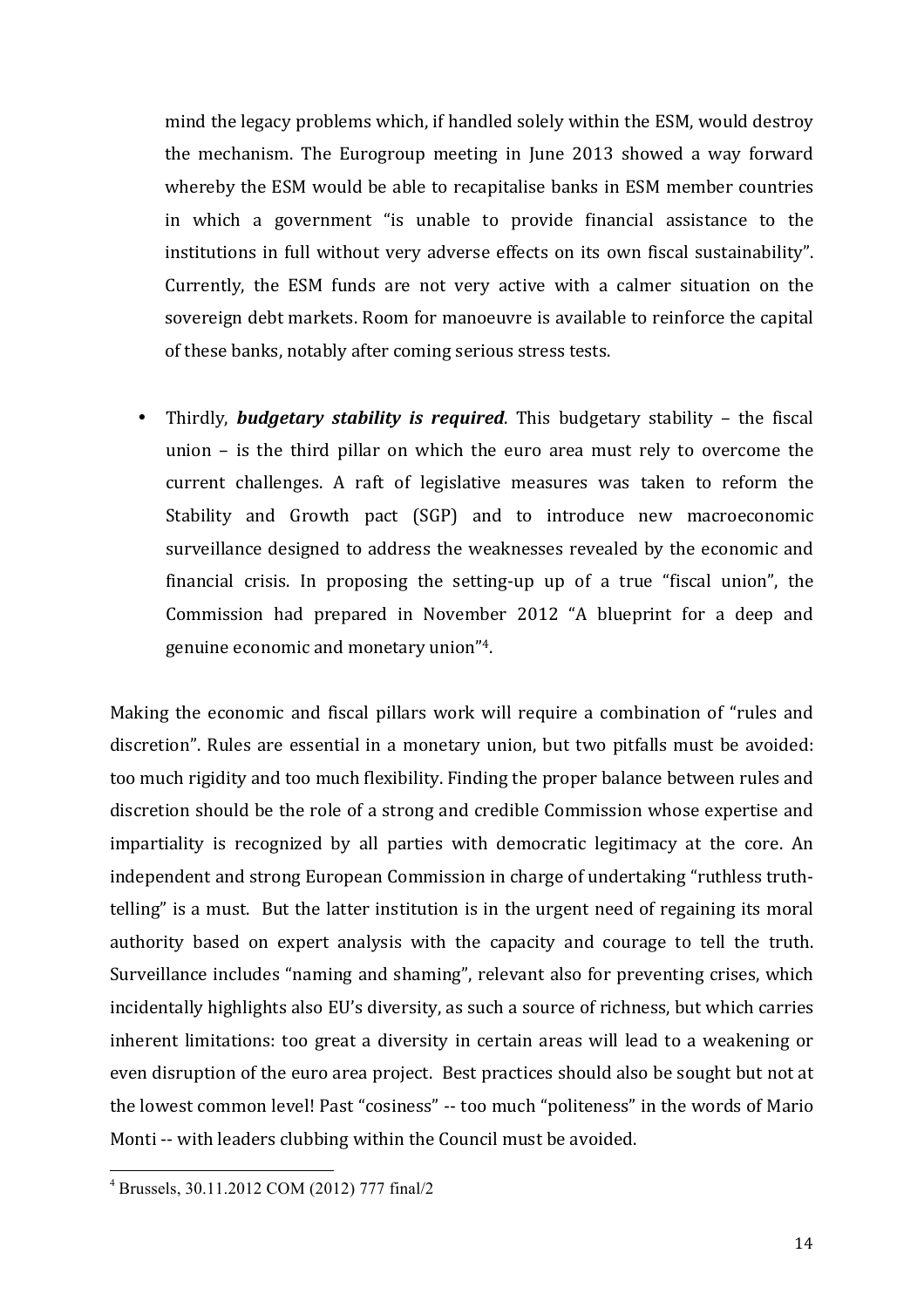# **IV. WHAT COULD BE PROPOSED FOR THE FUTURE**

Setting up a true economic, banking and fiscal union inevitably raises the issue of the shape of a future "political union" with democratic legitimacy and accountability at its core.

The coming May 2014 European Parliament elections should be the occasion to infuse a strong democratic debate in the member countries on *where the Union is heading*. Here we simply want to discuss various scenarios and potential avenues.

Three broad positions can be highlighted in today's debates on democratic legitimacy and accountability. The first position concerns of all euro-area members who belong to all the new economic mechanisms. The second comprises most other EU countries which belong to at least some of the new mechanisms. And the last group of countries comprises only one or perhaps two members: the United Kingdom and the Czech Republic, if the latter decides to stay outside the banking union as it did with the Fiscal Compact.

Some Europeans view "political union" through the lenses of a decentralised approach implying that the euro area single currency is one of member states retaining their national sovereignty. As such, what is needed is to ensure that they operate in a decentralised system creating understanding at the national level. This is a "minimal" union represented by the Maastricht Treaty albeit fully implemented. At the opposite end, other Europeans, learning from the crisis, call for true "political union" with far more decisions transferred to the EU level. In between the two positions are those Europeans who favour a "middle way", with significantly more "political union", but only in areas directly linked to the crisis, e.g. banking and fiscal union.

These different positions are not incompatible *per* se but their concomitant implementations create the debate which we are currently witnessing in Europe.

European governments recognize the necessity to be concrete in their proposals and take into account a proper and credible time frame. However all recognize that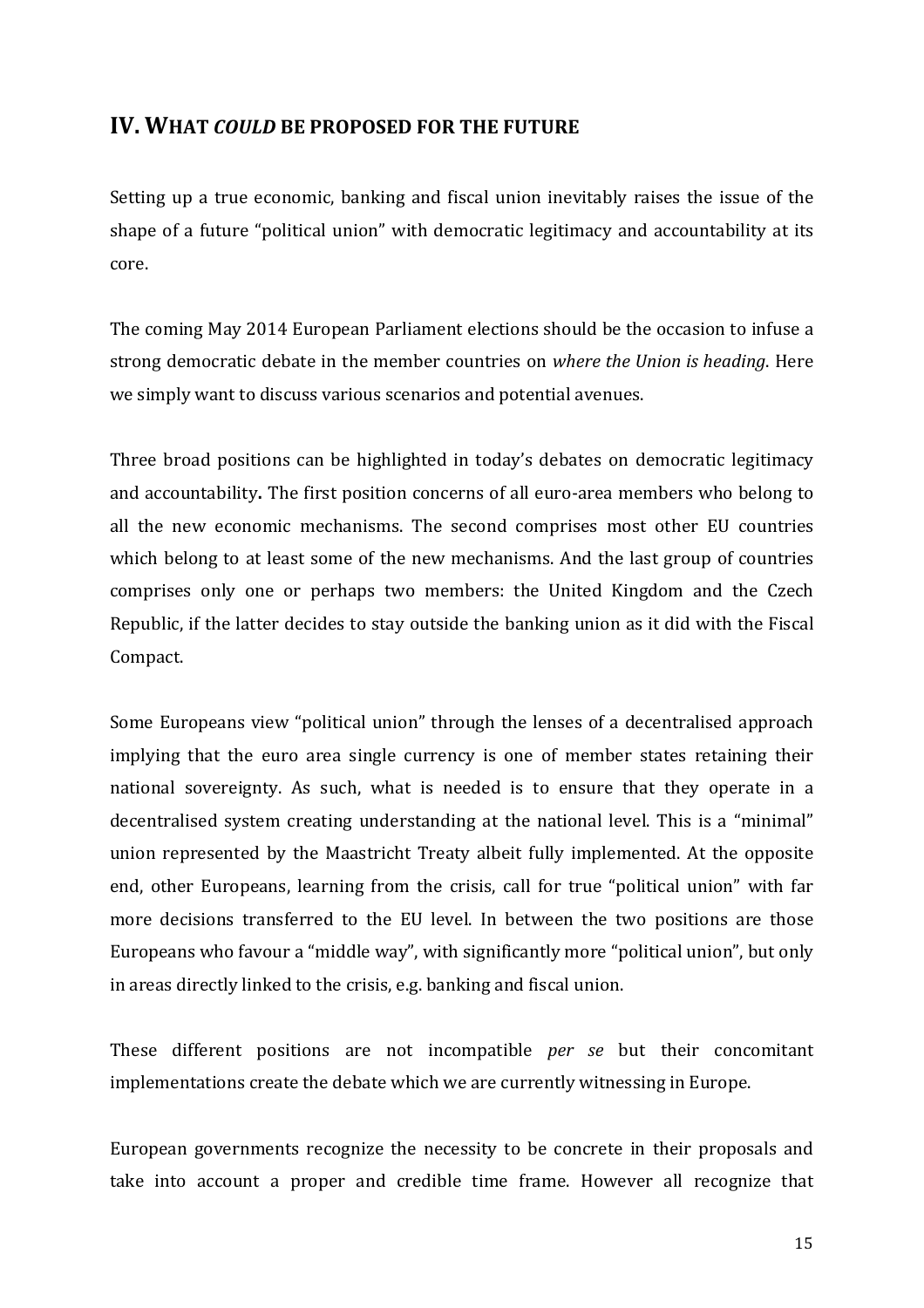returning to the original framework of the Maastricht Treaty is no longer on the table after so many new measures having been launched since the outbreak of the sovereign debt crisis. Consensus prevails that, in the short term, those important decisions taken so far must be fully and entirely respected. However, in the medium and longer terms, Europe must go forward and new avenues be explored if only because a longer term vision for the EMU institutional architecture is necessary to ensure the consistency of shorter term measures. Is a muddy middle of variable geometry and hybrids between federal and intergovernmental solutions still an affordable option for Europe? Also of great import to European citizens, the harsh economic and social measures taken so far need to be better explained and understood as necessary measures ushering in a better future.

In any case, a new commitment among sovereign states that goes beyond the Maastricht Treaty but falls short of a "political union" thus needs to be devised.

The key requirement right now is that *Europe and its Member States must continue put their houses in order* and tidy up their "messy rebuilding". The important decisions taken so far must be fully and entirely respected. Europe's current major challenges are to concentrate on executing correctly the current treaties with their obligations. Once these tasks have been addressed, Europe will need to respond to the medium and longer terms economic and social challenges by reaching out -- beyond the current treaties -and proposing new sustainable avenues for the pursuit of the European unification project. 

Whatever *future scenarios are tabled and avenues taken*, Europe will have to meet three principles that are stressed, loud and clear, by public opinion in all our democracies: Be transparent! Ensure full democratic accountability! And fully respect the "subsidiarity principle"! This is all the more true as an "ever closer union" is for many governments no longer the hallmark of Europe: it is replaced today by the slogan "European where necessary, national where possible". Time to forge "closer union" has passed. For some countries – including founding members – Europe needs to become "smaller, leaner and meaner". Albeit this trend, the European project remains alive and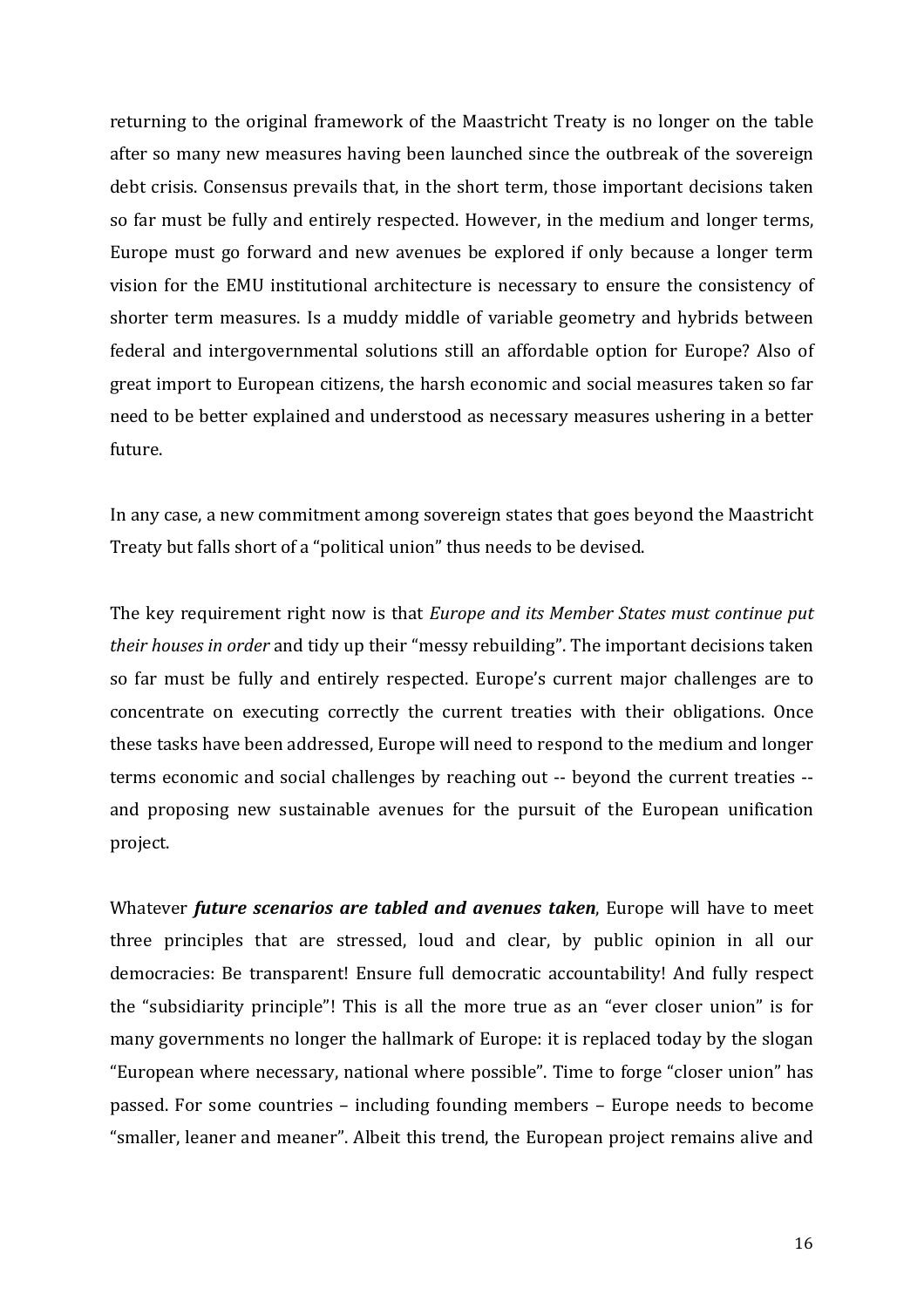continues to move toward deeper integration with new members adopting the euro, Europe's biggest symbol of unity.

Respect for the principles of transparency, accountability and subsidiarity could well entail the Commission evolving in the longer term into an executive "Finance Ministry" for the euro area, with Budgetary resources. One could start at inter-governmental level, with the Eurogroup providing the "Minister", deploying resources from the ESM, which could in due course be repatriated within the EU Treaties as a Community tool, and the Minister a "Super-Commissioner", and with flagrant SGP/MIP breaches perhaps leading to sanctions such as the time-limited withdrawal of voting rights.

But we have to take fully into account the central issues of national sovereignty and democracy, which rests to-date within the Nation-State. Putting the cart before the horse would be inconsistent, counterproductive and could put into jeopardy any further advancement to "political union". Harmonisation, coordination and centralised decisionmaking without proper democratic checks and balances can lead to a result opposite to the one sought. In any case, all major possible changes are in the hands of the citizens. As Jean Monnet said: "People only accept change when they are faced with necessity, and only recognize necessity when a crisis is upon them".

Any way forward can only find *credibility* on the condition that the goals set out have been fulfilled! Europe must deliver on the goods proclaimed of higher competitiveness, growth & jobs, and on a banking union! *Stability* – both budgetary and financial -- as well as *growth and employment* must be restored and strengthened.

The way forward needs therefore to be carefully balanced as stressed recently by Italy's Prime Minister Enrico Letta whereby "we need to strike a fine balance between a realistic pragmatism and the right level of ambition for the future." In general, there is a need for greater responsibility and accountability in the system, but also for greater solidarity. *Shared responsibility* can become a problem if divergent results lead to a blurring of responsibility between member countries, but this shared responsibility cannot be avoided especially in the euro area: it must be organized in the best possible manner.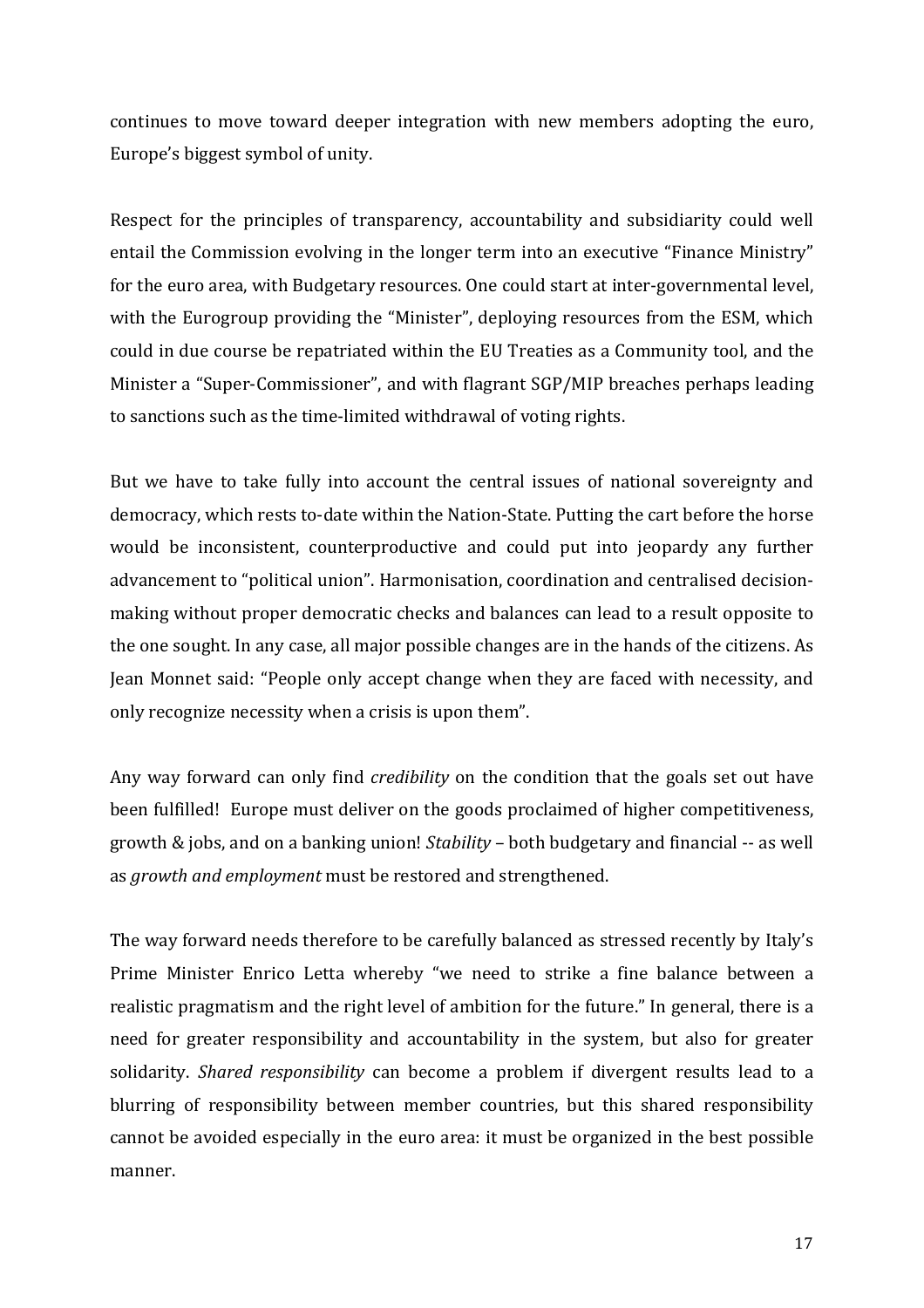But how does one ally "sovereignty and solidarity". A new Union will require a different governance model inasmuch as *solidarity* will need to prevail lest the Monetary "Union" lose its very meaning. And, how can one combine EU-level "**sovereignty with** *legitimacy*"? The question of legitimacy needs to be raised with regards to parliamentary implementation - whether national or European -- at times when countries increasingly shed part of their national sovereignty.

Some argue that the euro area must go even further, towards an *"economic and fiscal federation by exception*" where if a country misbehaves, risking the stability of the euro area as a whole, as well as its own, would be subject to sanctions. But instead of imposing ineffective fines, binding measures on countries would be taken directly, at the level of the European institutions, with ultimate decisions democratically voted upon by the European Parliament. A democratic anchoring of such a measure is a must. To reinforce this parliamentary anchoring, a country unwilling or unable to abide by the decisions taken by the European institutions could appeal directly the European Parliament and wait for its final decision. In sum, instead of the activation procedure being launched *ex-ante* by the Commission it would be implemented *ex-post*. It should be recalled that limiting fiscal sovereignty was already in the Maastricht Treaty. The transfer of sovereignty would not only be accompanied by European solidarity but would also give food for thought to those member states trying to bypass their obligations.

All such proposals presuppose *greater solidarity* between Member States: enhanced *democratic accountability* would also be a prerequisite. Here the question of national sovereignty comes to the fore. Quoting Tommaso Padoa-Schioppa: "sovereignty ends when solvency ends", -- *de facto* but not *de jure* -- a concept already prevalent before the outbreak of the crisis.

The measures undertaken so far and detailed proposals tabled concern the euro area countries. But the European Union includes additional countries other than the 17 (18) members of this euro area. Any future "political union" will have to deal with all 28 member countries notably with regards to a necessary bridging of the "democratic deficit" present in the minds of many citizens.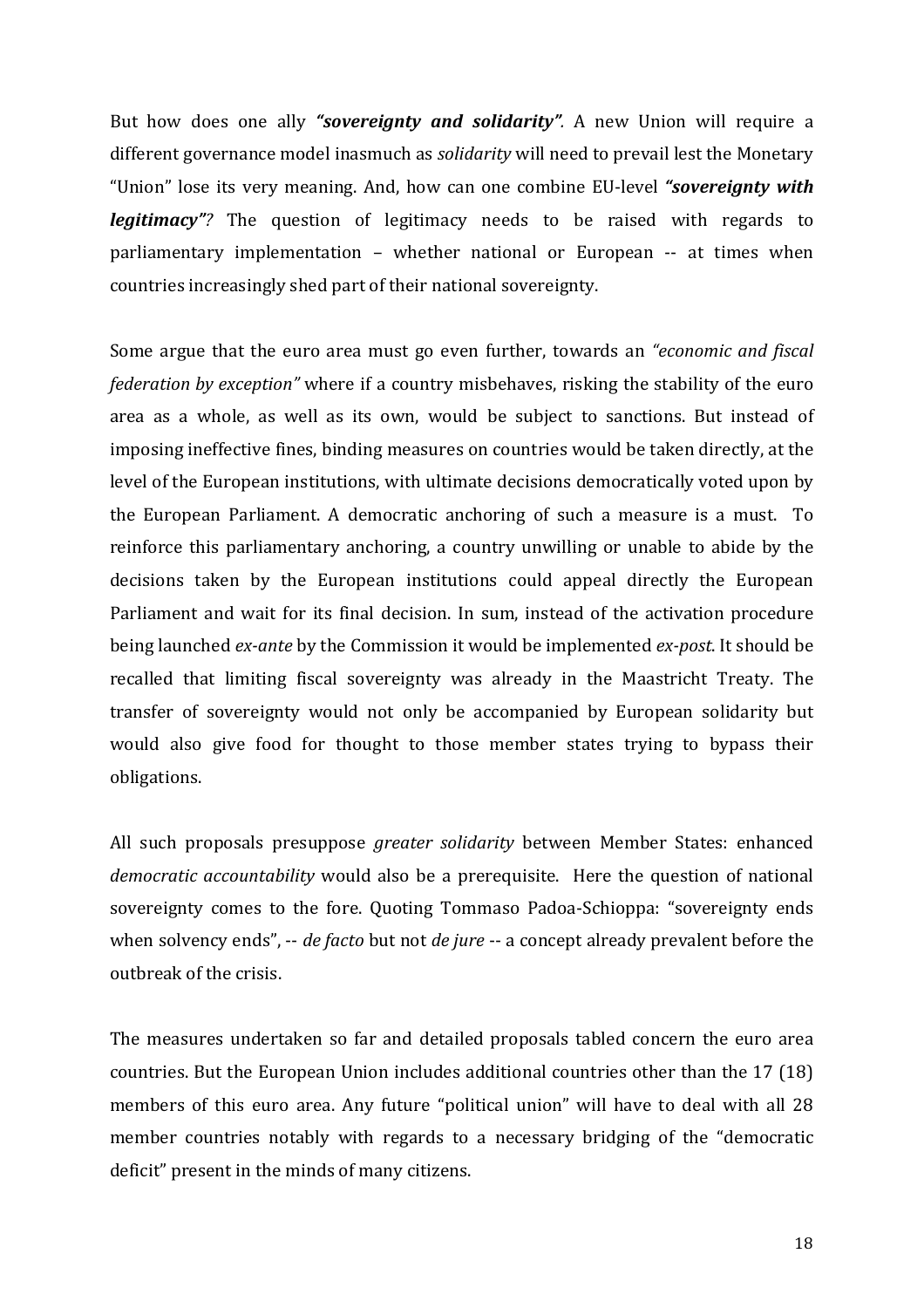An initial issue to be addressed will be the legitimacy of the *European Parliament* which needs to be reinforced vis-à-vis the recognized legitimacy of *National Parliaments:* where does ultimate legitimacy rest? Can the EP take solely decisions impacting on the "28-"? 

The search for democratic accountability *within the euro area* is yet another issue to be tackled. Should a specific parliament such as a "Parliamentary Assembly" composed of national parliamentarians, or national MPs *and* European Parliament representatives, be envisaged? Or should a caucus of euro area EP members within the European Parliament be set up? What about those countries having not yet joined the euro area but who are destined by Treaty - the "*pre-ins*" – to join? Having a say at the table when new rules for the euro area and the 28- at large are being devised must surely be at the top of the political agenda; and what about the "opted-out" member countries?

Last but not the least, a *debate on competences* has also been launched by the *British Prime Minister* on Britain's future position in Europe where reference is made to the *Single Market*. This debate – now also extended to The Netherlands -- carries inherent virtues inasmuch as it impacts also on competences and responsibilities about the single currency area.

Today, most EU countries accept that the Euro represents what President Van Rompuy calls the "symbolic heart of the European Union". For the UK, however, the single market is the core of the EU. Can these two visions continue to coexist within the EU, now that the euro area is attempting to surmount its "existential crisis"? The single market may not be regarded as "the symbolic heart" of the EU by most Euro countries, but it is just as vital to their economic wellbeing as it is to other EU countries.

One of Europe's major challenges is to concentrate on executing correctly the current treaties with their obligations. Institutional changes, which have been ushered in over the past years, can and are driving change toward "political" union. The EU is a Union of sovereign states which has notably improved its governance but where additional measures are required. This should not inhibit the Union to look further down the road.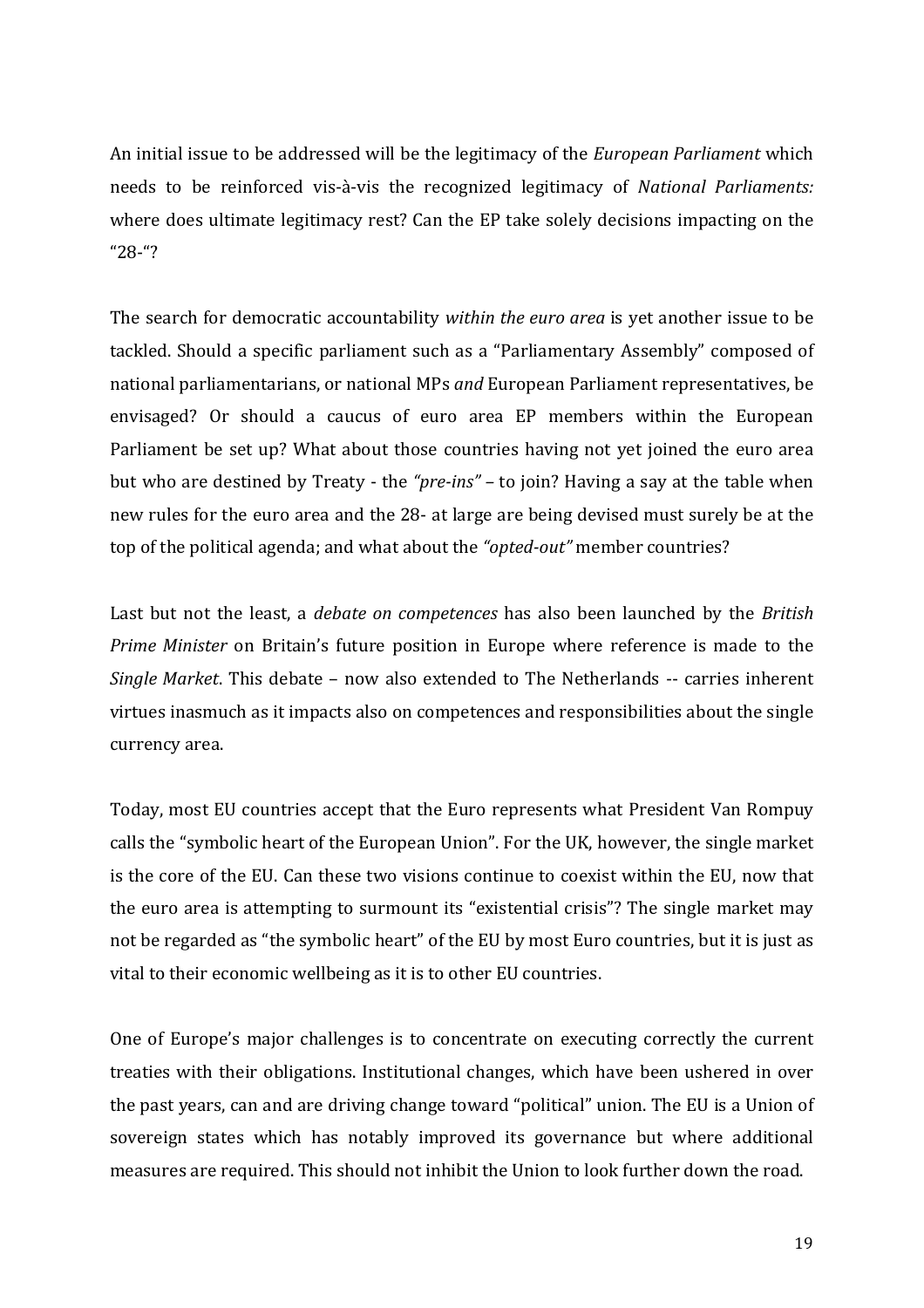Finally, this contribution is *not an inward-looking parochial exercise*: After Greece's restructuring, the currency union has learnt the costs of dealing with sovereign insolvency without a game plan. European nations are already used to sharing some sovereignty. By taking the lead where others have failed, the euro area and the EU at large would show it could still play a crucial role in the development of international cooperation and global governance. Success and sustainability of the Euro is important not just for Europe but also for the world for both economic and political reasons.

As Europeans embark on a crucial European Parliament electoral campaign at times when the latest polls show a general distrust of authorities whether national or European, including distrust of the EU, amidst a continuing economic crisis, record unemployment in some economies particularly among the younger generations, and after five euro area bailouts, it is vital to arrest the impressive voter turnout decline over the years and infuse democratic legitimacy into the European project. "Differentiation" has to be recognized but the question remains on how to harmonize policies at EU level when trust is to be reinforced between and within member countries. As highlighted recently by Italy's Prime Minister Enrico Letta, "Here comes the most difficult part of the challenge. Can we realistically aim for deeper economic, financial and fiscal integration at a time in which the confidence in European institutions and the support for the European Union are at an all-time low?"

The euro area and the EU at large must show it can still have the wherewithal to play a crucial role in the development of international cooperation and global governance. But the danger prevails and must be resisted that by creating too great expectations by both EU institutions and Member States governments these will not be met.

On an institutional level, the European integration is accelerating. However, in political terms, the nation-state is staging an impressive comeback. For some, "less Europe" rather than a "more for better Europe" is the way ahead. The widening gap between these two trends can only be bridged if the European Union member countries are willing to introduce additional structural reforms as highlighted above. Finding the proper balance and the optimal allocation between short-term measures decided upon and to be implemented does not exclude the search for longer-term scenarios reaching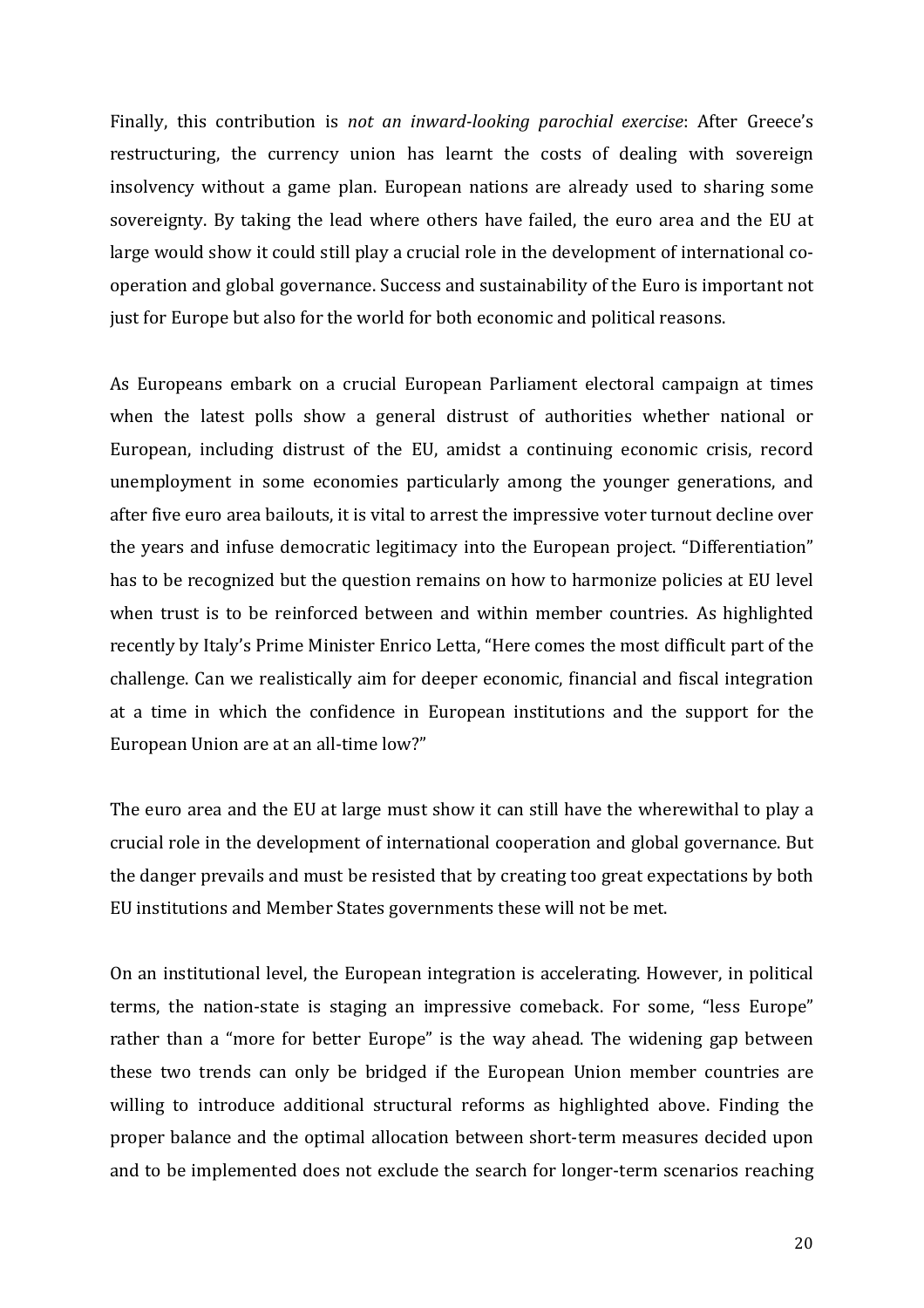towards "political union" if only to remain true to the European Union's founding principles. 

A new horizon must be drawn up and a new narrative expounded. Europeans are desperate to be given a sense of direction, purpose and hope. A banking union alone will not convince them. The current proposals tabled are for many citizens unreadable: transparency goes with clarity. It should be recalled that the Euro is a *means* to attain a higher goal. For many Europeans, the impression given by its leaders is the contrary. This must be dispelled. The 2014 European Parliament elections is a singular occasion not to be missed where a *New European Commitment* between the countries of the Union and their citizens is submitted.

In conclusion, Mario Monti invites us to "look at the future of Europe with the same optimism as was shown by our Founding Fathers. Then the challenges that a divided Europe coming out of a harrowing war had to face were hardly of less greater magnitude".

END

### **THE TRILATERAL PROCESS**

The idea on preparing this special European project stemmed from Mario Monti -- then European Chairman of the Trilateral Commission -- and led to a first panel discussion, including with Rapporteur André Sapir, held on the occasion of The Hague meeting of the European Group on 13 November 2011. The Task Force was thereupon set up and held its inaugural meeting, hosted by Giuliano Amato, on 19 June 2012 in Rome followed by a second TF meeting in Paris on 4 October 2012. A first outline of the report was discussed at the European meeting in Helsinki on 3 November 2012. Extensive national consultations were thereupon undertaken throughout Europe within the overall membership in December  $2012$ /January 2013. The third TF meeting was held in Brussels on 19 February 2013 to prepare the Berlin plenary meeting discussions on 15 March 2013. A new draft was then prepared over the summer and discussed at the fourth and last Task Force meeting in Brussels on 27 September 2013 to finalise the discussion draft presented by Chairman Jean-Claude Trichet at the European meeting in Kraków on 26 October 2013.